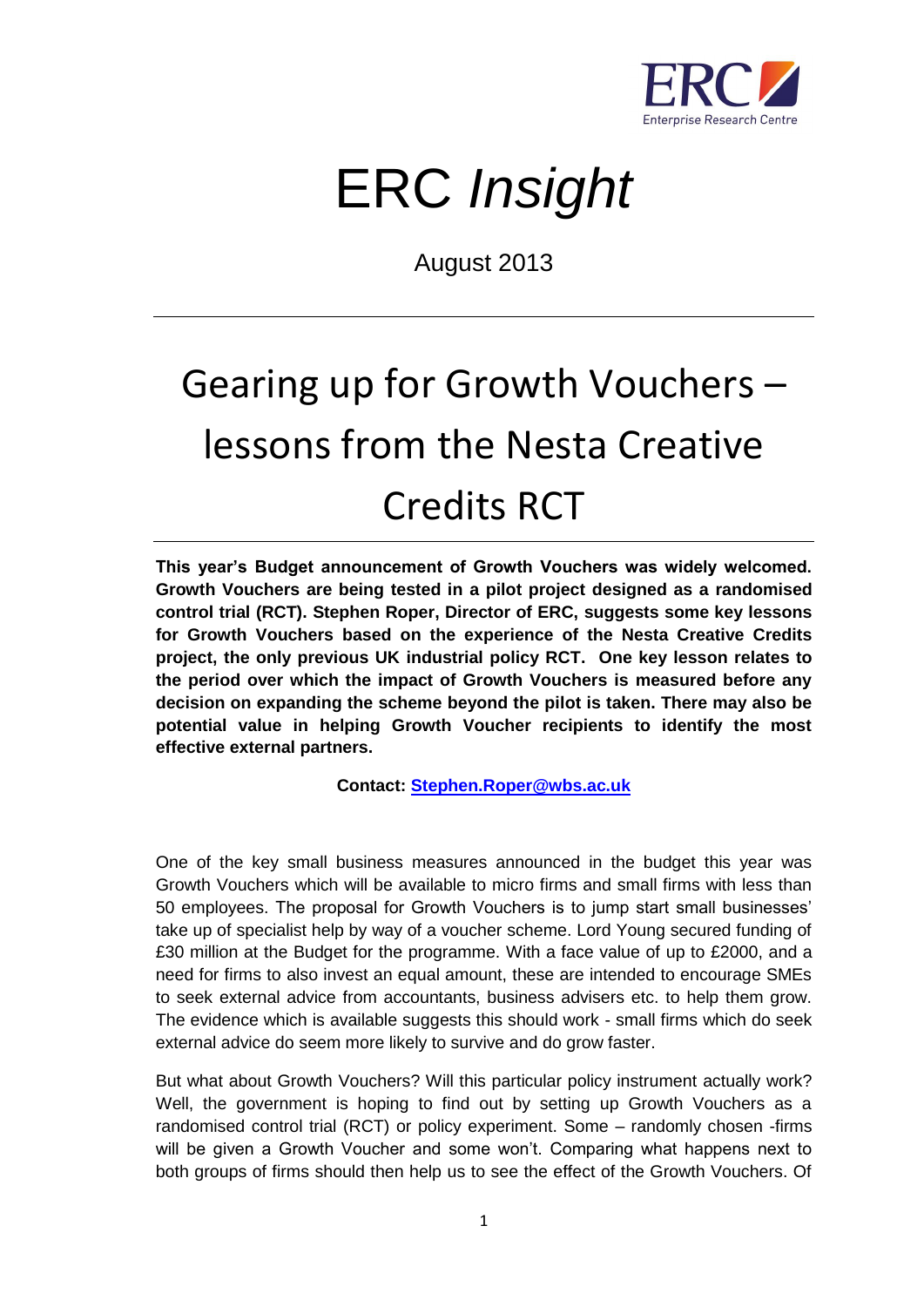

course this type of RCT experiment is familiar from drug testing but is very unusual in terms of industrial policy.

Indeed, to date there has only been one UK experiment of this type. This related to the 'Creative Credits' which were vouchers designed to encourage small firms in Manchester to work with creative companies – e.g. designers, or web-designers – on an innovation project. The focus is different but the idea is similar to Growth Vouchers in some important ways, - that is, to encourage small firms to work with an external specialist partner for the first time. The Creative Credits project, which was initiated and co-ordinated by Nesta and which ran from 2009-2010, has been described in detail in a research report and suggests some key lessons for the Growth Vouchers pilot project.<sup>1</sup>

Before considering the lessons from the Creative Credits project its worth being clear how the Growth Voucher pilot is likely to operate. Five regional pilots (one in Manchester) are planned as RCTs and will hopefully start towards the end of 2013. Regional intermediaries will encourage firms to register on–line and then provide either an on-line or face-to-face audit or diagnosis of the business. After the diagnostic it will be suggested to firms which type of advice they should take. Five different types of advice will be available: raising finance, increasing sales through marketing, developing leadership and management skills, expanding the workforce and exploiting digital services and e-commerce. Some firms will then randomly be assigned a voucher and provided with information using a website which lists potential advisers. Firms not getting a voucher will be given some more general information on other sources of potential support. Measuring the difference between the subsequent performance of voucher recipients and non-recipients will then tell us whether Growth Vouchers work or not. It may also help to tell us which types of advice are most valuable to firms.

The Growth Voucher pilot also includes one other rather interesting test of the marketing of business advice. We know from earlier research that both word of mouth and direct marketing can be effective in attracting firms to seek external advice<sup>2</sup>. In the Growth Voucher "Marketing RCT" firms which are being notified about tax changes are also being informed about potential sources of business advice. Different forms of communication are being used to test their effectiveness in attracting firms to take-up business advice.

Some of the broad similarities between the Creative Credits project and the Growth Vouchers pilot are striking. Both are/were regional. In both cases the target was/is micro and small firms. The size of each firm's project was similar in both cases (£4- 5,000), and voucher recipients in both schemes were asked to identify their partner from a website. The Growth Voucher project has the advantage of much greater scale, however, involving perhaps 25,000 companies compared to the 622 in the Manchester Creative Credits project.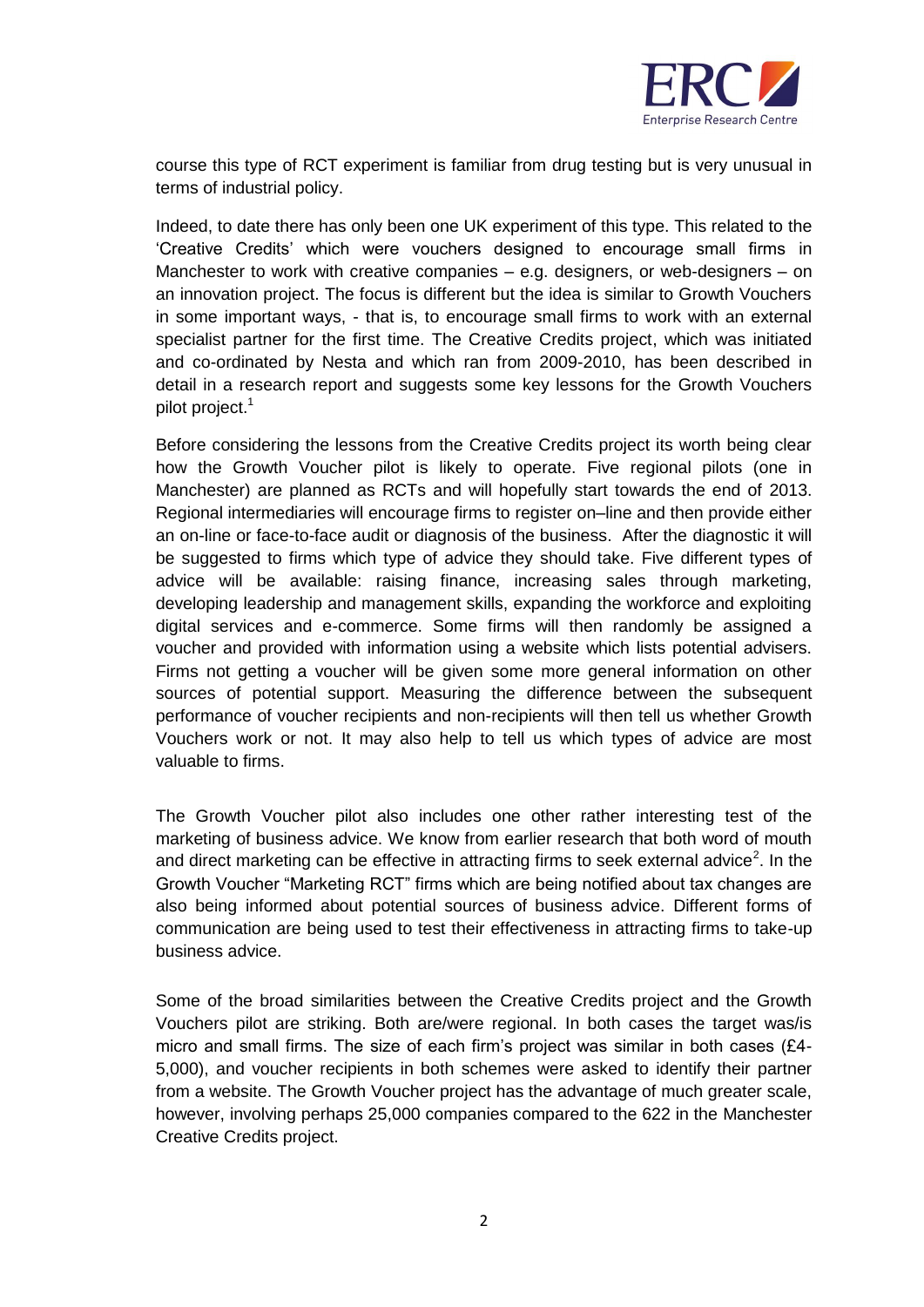

Perhaps the most striking lessons from the Creative Credits project are about the 'impact period', that is, how long do you need to wait after the end of the Growth Voucher advice to see any effects on business behaviour and/or performance. Well, of course, some changes in attitudes and behaviour may occur immediately as a result of the advice and these can be captured by quick surveys. But effects on sales, exporting or e-commerce will only be evident after some months or perhaps years. Effects may also grow and diminish as time passes. In the Manchester Creative Credits project for example, we found very positive effects on sales growth and innovation 6 months after the end of the voucher period but these effects disappeared after 12 months. So the benefits were positive but transitory.

So, in terms of the Growth Vouchers RCT patience will be a virtue. Positive results after 6 months may be illusory and provide only a poor guide to the longer term impacts of the scheme and its value for money. Decisions made on expanding or ending the scheme at this point may also – with hindsight – turn out to be wrong. Data covering a longer impact period – probably a year or more – are likely to be necessary before robust decisions can be made about the value of turning Growth Vouchers from a pilot into a national programme.

Another recent project (to be published soon) undertaken by ERC researchers also emphasises the importance of patience in assessing outcomes. This project used longitudinal information on firms taken from the Business Structures Database to assess the longer-term growth effects of Business Links intensive support. Business Links has now gone of course but it seems its legacy effects on growth still persist! Firms which received intensive support had slightly more rapid growth after 2 years but have also significantly outperformed non-recipients over a 5-7 year period. Accurately assessing the full benefits of Business Links really required this type of longer-term evaluation.

The Creative Credits RCT also suggested the difficulty of maintaining contact with firms, particularly those who did not get a voucher. In the Creative Credits project over two years we lost around 50 per cent of non-recipients who refused to continue to provide us with information despite intensive efforts to stay in touch. This problem of attrition may make it difficult to robustly assess impacts in the Growth Voucher RCT and will require significant resources to maintain contacts with firms which both receive and do not receive Growth Vouchers. It is valuable in this respect that the Growth Voucher pilot proposals also include proposals to use administrative data to follow-up scheme participants. Control groups could be established using administrative data such as VAT and PAYE records to monitor longer-term impacts by matching Growth Voucher recipients to similar firms.

One other aspects of the Creative Credits project may also suggest lessons for the delivery of Growth Vouchers. Both schemes rely on voucher recipients selecting their advisor or partner from a website. In the Creative Credits scheme this led to quite a number of ineffective partnerships with the small firms telling us that they would have liked more help with selecting an appropriate partner. This may have been one reason why the longer-term outcomes of the Manchester project were weak. Providing some